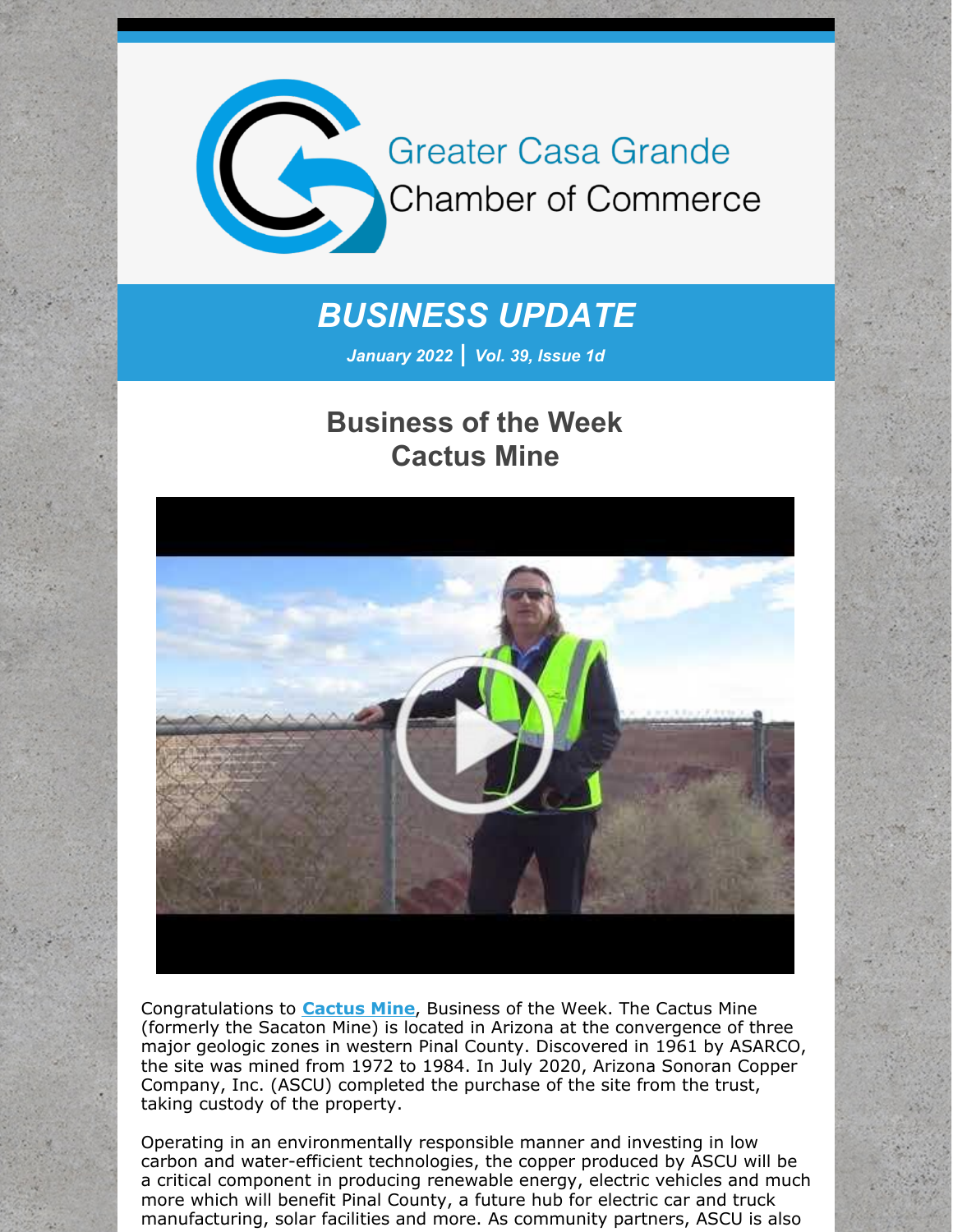committed to hiring and retaining talent locally, sourcing locally, and supporting programs that improve the quality of life in the region.

For more information about the project, our past, present and future; hiring; core values and commitment to the community, visit **[Cactus](http://www.cactusmine.com/) Mine**.





# **LIVE HERE SERVE HERE!**

Part time employment with full time benefits and training in over 50 career fields. Contact your nearest recruiter or Text GUARD to 462769.

O DOAZNGTEAM nationalguard.com/arizona

# **Chamber Networking Events**

**Register prior to the event on our website by clicking the event links**

# **January [Business](https://cca.casagrandechamber.org/EvtListing.aspx?dbid2=AZCAGR&evtid=28059&class=E) After Hours**

**Wednesday, January 26, 5:15pm – 7:00pm Palm Creek Resort & Residences** 1110 N. Henness Road, Casa Grande

 $\sim$ Make Connections and Build Business Relationships $\sim$  $\sim$ Enjoy tasty appetizers $\sim$ ~New Member Plaque Presentations~  $\sim$ Raffles - 50/50 CA\$H Drawing $\sim$ No charge for Chamber member representatives to attend! \$20 for prospective members to attend.

# **Upcoming Ribbon Cuttings**

#### **[ARIZONA@WORK](http://arizonaatwork.com/locations/pinal-county)**

820 E. Cottonwood Lane, Building E *(NE corner of complex)* Grand Opening & Ribbon Cutting Thursday, January 27, 2022  $9:00$ am - 11:00am

#### **Real Estate Club House**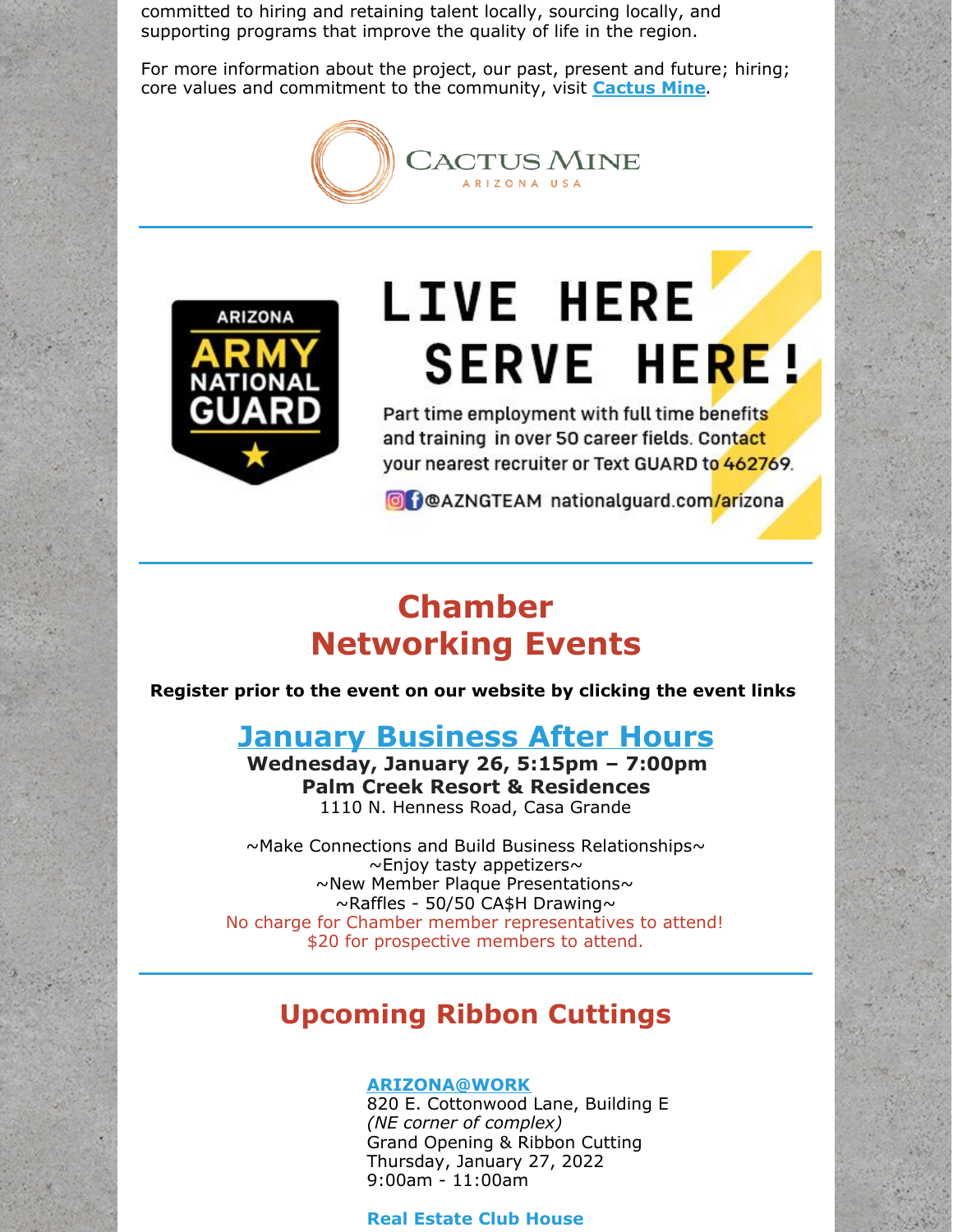631 E. Cottonwood Lane Thursday, January 27, 2022 Ribbon Cutting at 10:30am

#### **Century [Communities](https://www.centurycommunities.com/find-your-home/arizona/phoenix-metro/casa-grande/palms-at-casa-vista)**

2050 E. Brooklyn Drive *(Near Jimmy Kerr Blvd. & I-10)* Thursday, February 3, 2022 Meet & Greet 11:00am - 1:00am Ribbon Cutting at 11:00am followed by lunch

## **Business Briefs**

**Cloud 9 [MedSpa](http://www.cloud9medspaaz.com)** is celebrating their new location with a **Grand [Opening](https://files.constantcontact.com/8c5f2f7b701/5a7b737e-0b38-4fd7-926c-c77a21e9768d.pdf)** event, 4:00pm - 7:00pm, Saturday, February 5, 2022, at 1269 N. Promenade Parkway, Suite 101. There will be food trucks, raffles, promotional pricing and a gift with every purchase.

\_\_\_\_\_\_\_\_\_\_\_\_\_\_\_\_\_\_\_\_\_\_\_\_\_\_\_\_\_\_\_\_\_\_\_\_\_\_\_\_\_\_\_\_\_\_\_\_\_\_

**Casa Grande [Elementary](https://r20.rs6.net/tn.jsp?f=001TDz1BazvR28aJ1CqIKn0_JJyvmz1trc4WhkvODiZwmi4GlnxErRt-PwhO7HLLcIv_SM-P2iAoQJlF1Kj67yGSs1UJuX31daj6PgUVari_uUH9IztE19f3j_MiqZcVqj-BqrQ3UoQyCc=&c=&ch=) School District #4** is asking for support for their "Weekend Backpack" program, providing snacks to students who don't have food during weekends. This program operates throughout the school year. To donate, please provide sealed snack items that do not require cooking or [refrigeration.](https://www.cgesd.org/) Donations can be dropped of at the **Casa Grande Elementary School District Office**, **Casa [Grande](https://casagrandeaz.gov/library/) (main) Library**, **Casa Grande City Hall**, and the **Greater Casa Grande Chamber of [Commerce](https://casagrandeaz.gov/)** lobby. For more information, contact Tina Walker, Communications & Marketing Specialist, (520) 876-3239 or email **[tina.walker@cgesd.org](mailto:tina.walker@cgesd.org)**.

The **United Way of Pinal [County](http://www.unitedwayofpc.org)** is hosting their **40th [Anniversary](https://files.constantcontact.com/8c5f2f7b701/0aeb7096-0fae-43c0-9041-d3135d6438b3.pdf) Golf Tournament**, Saturday, April 30, 2022, at Francisco Grande Hotel & Golf Resort. Proceeds from the event will help support the [organization's](https://files.constantcontact.com/8c5f2f7b701/470c6350-1dca-45bf-9145-f5d292945d83.docx) **Reading by 3rd Grade Initiative**.

\_\_\_\_\_\_\_\_\_\_\_\_\_\_\_\_\_\_\_\_\_\_\_\_\_\_\_\_\_\_\_\_\_\_\_\_\_\_\_\_\_\_\_\_\_\_\_\_\_\_

### **YTD City and County Stats**

**City of Casa Grande Building Permit [Valuation](https://files.constantcontact.com/8c5f2f7b701/02c11d89-1938-4ebb-9dd7-54095b630c2b.pdf) Report**

**Pinal County [Building](https://files.constantcontact.com/8c5f2f7b701/7695951e-3277-41f5-ab09-9001ce4c800d.pdf) Permits**

**Pinal County [Manufactured](https://files.constantcontact.com/8c5f2f7b701/5f9cdd65-a26c-46d0-9e1b-e85465bc3148.pdf) Home Permits**

**Pinal County [Income](https://www.azeconomy.org/data/pinal-county/) and Labor Force Stats**

**Tax Collections by [Municipality](https://files.constantcontact.com/8c5f2f7b701/88f4311d-ac32-4764-ba14-fdd0e2c6300f.pdf)**

**AZ [Taxable](https://files.constantcontact.com/8c5f2f7b701/e934df04-c884-4ca8-b3e9-2b7e461a9ba4.pdf) Retail Sales by County**